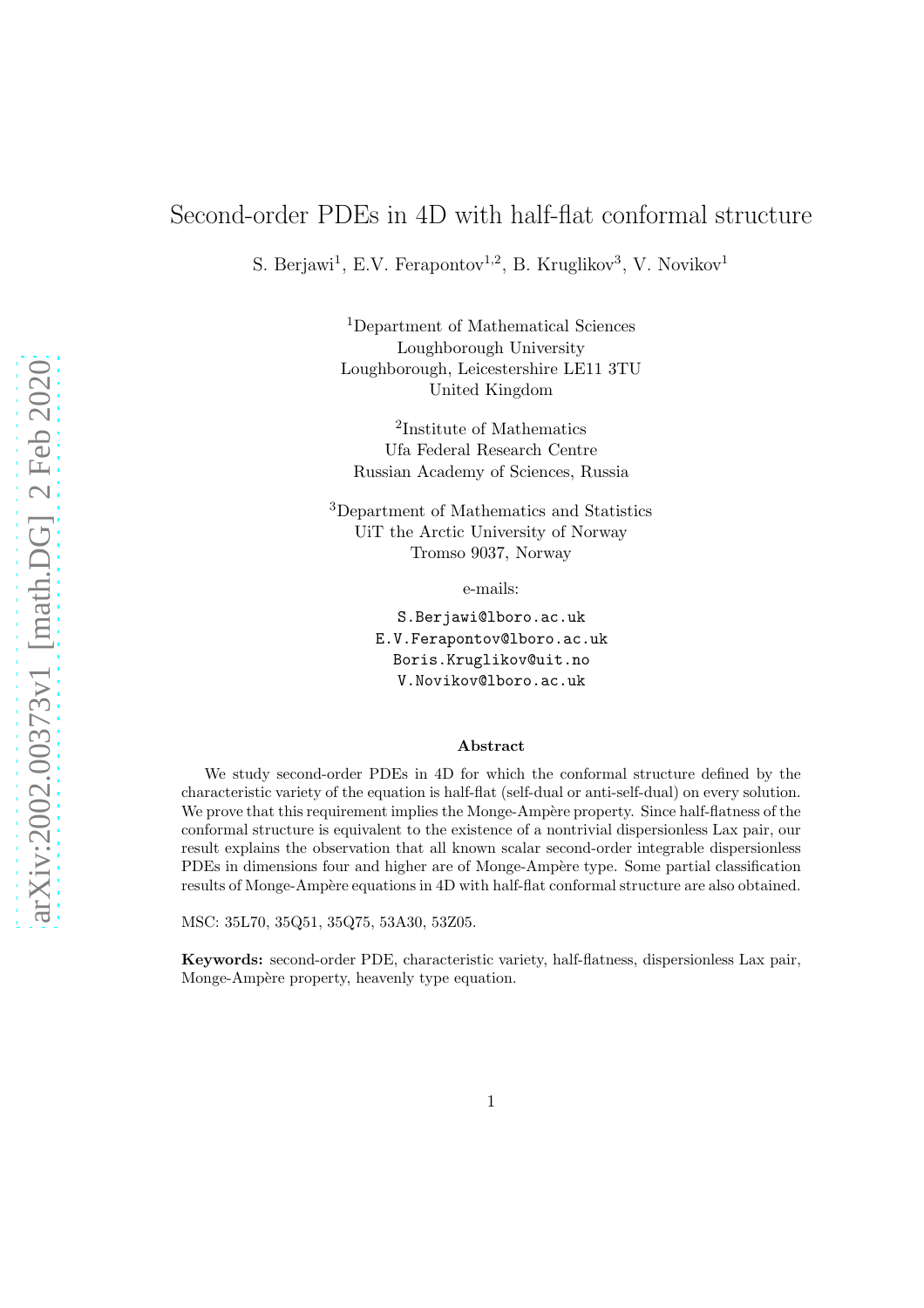# 1 Introduction

Let  $u(x)$  be a function of the independent variable  $x = (x_1, \ldots, x_d) \in M$ . This paper is mainly devoted to the case of dimension four, i.e.,  $d = \dim M = 4$ . We consider the general class of second-order PDEs of the form

<span id="page-1-0"></span>
$$
F(x, u, Du, D^2u) = 0
$$
\n<sup>(1)</sup>

where  $Du = \{u_{\alpha}\}\$ ,  $D^2u = \{u_{\alpha\beta}\}\$  denote the collection of all first- and second-order partial derivatives of u (we use the notation  $u_{\alpha} = \partial_{x_{\alpha}} u$ , etc). The goal of this paper is to study the implications of integrability on the form of the equation.

#### 1.1 Formulation of the problem and the main results

We will assume that equation  $(1)$  is non-degenerate in the sense that its characteristic variety defined by the equation

<span id="page-1-1"></span>
$$
\sum_{\alpha \le \beta} \frac{\partial F}{\partial u_{\alpha\beta}} p_{\alpha} p_{\beta} = 0 \tag{2}
$$

is a non-degenerate quadric on every solution, i.e., for every  $j^2u = (x, u, Du, D^2u)$  that satisfies [\(1\)](#page-1-0). Similarly, we will say that equation [\(1\)](#page-1-0) has rank k if quadratic form [\(2\)](#page-1-1) has rank k on every solution. In the non-degenerate case quadratic form  $(2)$  gives rise to the conformal structure  $[q]$ represented by  $g = g_{\alpha\beta}dx_{\alpha}dx_{\beta}$  where  $(g_{\alpha\beta})$  is the inverse to the matrix of the above quadratic form. We will be interested in PDEs [\(1\)](#page-1-0) in 4D whose conformal structure is half-flat (self-dual or anti-self-dual) on every solution (see Section [1.3\)](#page-4-0). Examples thereof include heavenly type equations such as the second heavenly equation

<span id="page-1-2"></span>
$$
u_{13} + u_{24} + u_{11}u_{22} - u_{12}^2 = 0
$$
\n(3)

which governs self-dual Ricci-flat geometry  $[21]$ . Note that equation  $(3)$  is of Monge-Ampère type, which is also the case for all other known integrable PDEs of type [\(1\)](#page-1-0) for  $d \geq 4$ .

Recall that a Monge-Ampère equation is a linear combination of all possible minors of the Hessian matrix  $Hess(u)$  with coefficients being arbitrary functions of the first jet  $j^1u =$  $(x, u, Du)$ . Our main result explains this observation.

<span id="page-1-4"></span>**Theorem 1** For a non-degenerate PDE [\(1\)](#page-1-0) in dimension  $d = 4$ , half-flatness of the conformal structure  $[g]$  on every solution implies the Monge-Ampère property.

It was demonstrated in [\[10\]](#page-11-0) that for a 4D dispersionless Hirota type equation  $F(D^2u) = 0$ , half-flatness of [q] is equivalent to integrability by the method of hydrodynamic reductions, and implies the Monge-Ampère property. Thus Theorem 1 is a generalization of the results of  $[10]$ . We emphasize that, unlike the method of hydrodynamic reductions, the half-flatness test is fully contact-invariant and applies to general second-order PDEs [\(1\)](#page-1-0).

<span id="page-1-3"></span>It was demonstrated recently in [\[4\]](#page-11-1) that in 4D, half-flatness of [g] is equivalent to the existence of a non-trivial dispersionless Lax pair in parameter-dependent vector fields. This leads to the following result.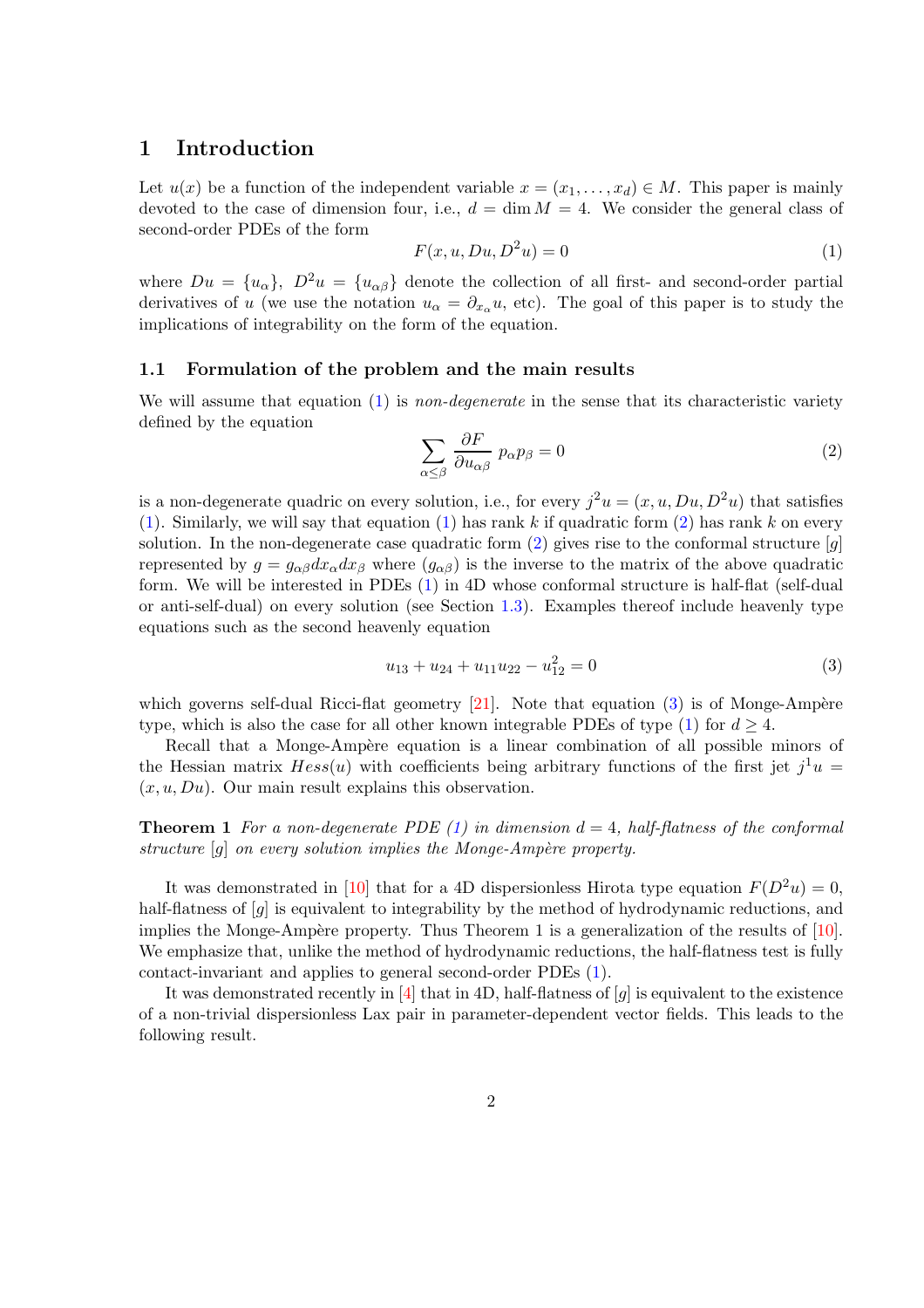**Theorem 2** For a non-degenerate PDE [\(1\)](#page-1-0) in dimension  $d = 4$ , integrability via a non-trivial dispersionless Lax pair implies the Monge-Ampère property.

Attempts to generalise this result to higher dimensions meet an immediate obstacle: all known multi-dimensional  $(d > 4)$  PDEs possessing a dispersionless Lax pair are degenerate. For instance, both the 6-dimensional version of the second heavenly equation  $[26, 22]$  $[26, 22]$ ,

$$
u_{15} + u_{26} + u_{13}u_{24} - u_{14}u_{23} = 0,
$$

as well as the 8-dimensional generalisation of the general heavenly equation [\[15\]](#page-12-3),

$$
(u_{x_1y_2} - u_{x_2y_1})(u_{x_3y_4} - u_{x_4y_3}) + (u_{x_2y_3} - u_{x_3y_2})(u_{x_1y_4} - u_{x_4y_1}) + (u_{x_3y_1}u_{x_1y_3})(u_{x_2y_4} - u_{x_4y_2}) = 0,
$$

<span id="page-2-2"></span>have quadratic forms [\(2\)](#page-1-1) of rank 4. We however have the following generalisation of Theorem [2.](#page-1-3)

**Theorem 3** For a rank 4 PDE [\(1\)](#page-1-0) in any dimension  $d \geq 4$ , integrability via a non-trivial dispersionless Lax pair implies the Monge-Ampère property.

It should be noted that in 3D the existence of a nontrivial dispersionless Lax pair does not imply the Monge-Ampère property. Generic integrable second-order equations in 3D have transcendental dependence on 2-jets, see [\[11\]](#page-11-2).

Remark 1. The non-degeneracy condition has a simple geometric interpretation in any dimension d. Without any loss of generality assume that equation  $(1)$  is of dispersionless Hirota type,

<span id="page-2-0"></span>
$$
F(D^2u) = 0.\t\t(4)
$$

The corresponding linearised equation is

<span id="page-2-1"></span>
$$
\sum_{\alpha \le \beta} \frac{\partial F}{\partial u_{\alpha \beta}} \ v_{\alpha \beta} = 0,\tag{5}
$$

here  $\alpha, \beta \in \{1, \ldots, n\}$ . Equation [\(4\)](#page-2-0) can be viewed as the equation of a hypersurface  $\mathcal{E}$  in the Lagrangian Grassmannian Λ (locally identified with  $n \times n$  symmetric matrices  $u_{\alpha\beta}$ ). For any point  $L \in \mathcal{E}$  the tangent space  $T_L \Lambda \simeq S^2 L^*$  (which can also be identified with the space of  $n \times n$ symmetric matrices  $v_{\alpha\beta}$ ) contains two ingredients:

(a) the Veronese cone  $V = \{p \odot p : p \in L^*\}$  of rank 1 matrices;

(b) the tangent hyperplane  $T_L \mathcal{E}$  defined by equation [\(5\)](#page-2-1).

In this language, the non-degeneracy of [\(4\)](#page-2-0) means that  $T_L \mathcal{E}$  is not tangential to V.

Moreover, consider the bilinear form on  $L^* \simeq T^*M$  associated to [\(2\)](#page-1-1) at the points of  $T_L \mathcal{E} \cap V$ :

$$
c_F(p,q) = \sum \frac{1}{1 + \delta_{\alpha\beta}} \frac{\partial F}{\partial u_{\alpha\beta}} p_{\alpha} q_{\beta}, \quad p, q \in L^*.
$$

Since  $T_p V = \{p \odot q : p, q \in L^*\}$  for  $p \neq 0$ , the kernel of this form is

$$
\operatorname{Ker} c_F = \{ p \in L^* : T_p V \subset T_L \mathcal{E} \}.
$$

This is a linear subspace in  $L^*$  of dimension equal to corank  $c_F = d - k$ .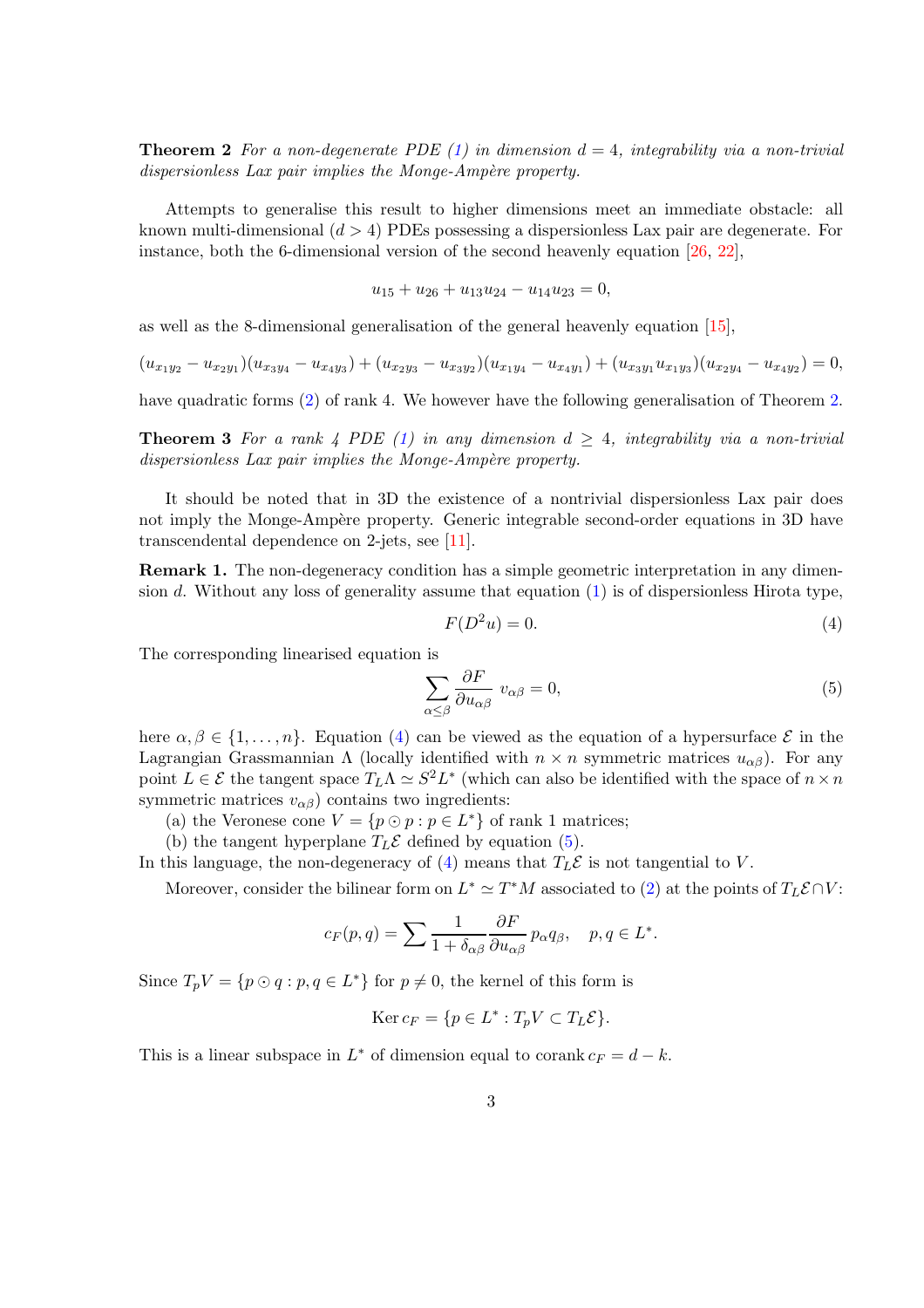Remark 2. Although the converse of Theorem [1](#page-1-4) is not true, our proof implies a somewhat stronger result which says that if equation [\(1\)](#page-1-0) has half-flat conformal structure on every solution then the dependence of  $F$  on the second-order partial derivatives of  $u$  is essentially the same as for 4D integrable symplectic Monge-Ampère equations classified in  $[6]$ . That is, freezing the first jet of u (by giving the variables  $x, u, Du$  arbitrary constant values) we obtain an *integrable* symplectic Monge-Ampère equation. Still, a complete classification of PDEs  $(1)$  with half-flat conformal structure is out of reach at present.

In Section [2](#page-4-1) we discuss examples and partial classification results of PDEs with half-flat conformal structure. These are obtained as deformations of some known integrable equations. For example, consider the so-called general heavenly equation [\[24\]](#page-12-4),

$$
\alpha u_{12}u_{34} + \beta u_{13}u_{24} + \gamma u_{23}u_{14} = 0, \quad \alpha + \beta + \gamma = 0,
$$

which, according to  $\left[6\right]$ , is the most generic integrable symplectic Monge-Ampère equation in 4D. Note that without the condition  $\alpha + \beta + \gamma = 0$  the above equation is not integrable, which can be explained on the basis of Theorem [1:](#page-1-4) this condition makes it a PDE of Monge-Ampère type. We will show that the general heavenly equation possesses the following deformation with half-flat conformal structure:

$$
(x_1-x_2)(x_3-x_4)u_{12}u_{34}+(x_3-x_1)(x_2-x_4)u_{13}u_{24}+(x_2-x_3)(x_1-x_4)u_{23}u_{14}=0.
$$

It will also be shown that these two equations are contact non-equivalent.

Proofs of Theorems [1,](#page-1-4) [2](#page-1-3) and [3](#page-2-2) will be given in Section [3.](#page-7-0) In Section [4](#page-9-0) we discuss translation non-invariance of generic integrable second-order PDEs.

### <span id="page-3-1"></span>1.2 The Monge-Ampère property

Let us represent equation  $(1)$  in evolutionary form,

<span id="page-3-0"></span>
$$
u_{11} = f(x, u, Du, u_{1i}, u_{ij})
$$
\n(6)

where the Latin indices take values  $i, j, k \in \{2, 3, 4\}$ . The proof of Theorem [1](#page-1-4) will require explicit differential constraints for the right-hand side  $f$  that are equivalent to the Monge-Ampère property. These have only been known in low dimensions [\[3,](#page-11-4) [23,](#page-12-5) [5,](#page-11-5) [13\]](#page-12-6). In full generality they were obtained recently in  $[10]$ . In 4D the Monge-Ampère conditions consist of several groups of equations for f. First of all, for every  $i \in \{2, 3, 4\}$  one has the relations

$$
f_{u_{ii}} f_{u_{1i}u_{1i}} + f_{u_{ii}u_{ii}} = 0, \quad f_{u_{1i}} f_{u_{1i}u_{1i}} + 2f_{u_{1i}u_{ii}} = 0.
$$

Secondly, for every pair of distinct indices  $i \neq j \in \{2, 3, 4\}$  one has the relations

$$
f_{u_{1j}}f_{u_{1i}u_{1i}} + 2f_{u_{1i}}f_{u_{1i}u_{1j}} + 2f_{u_{1i}u_{ij}} + 2f_{u_{1j}u_{ii}} = 0,
$$
  
\n
$$
f_{u_{ij}}f_{u_{1i}u_{1i}} + 2f_{u_{ii}}f_{u_{1i}u_{1j}} + 2f_{u_{ii}u_{ij}} = 0,
$$
  
\n
$$
f_{u_{jj}}f_{u_{1i}u_{1i}} + f_{u_{ii}}f_{u_{1j}u_{1j}} + 2f_{u_{ij}}f_{u_{1i}u_{1j}} + 2f_{u_{ii}u_{jj}} + f_{u_{ij}u_{ij}} = 0.
$$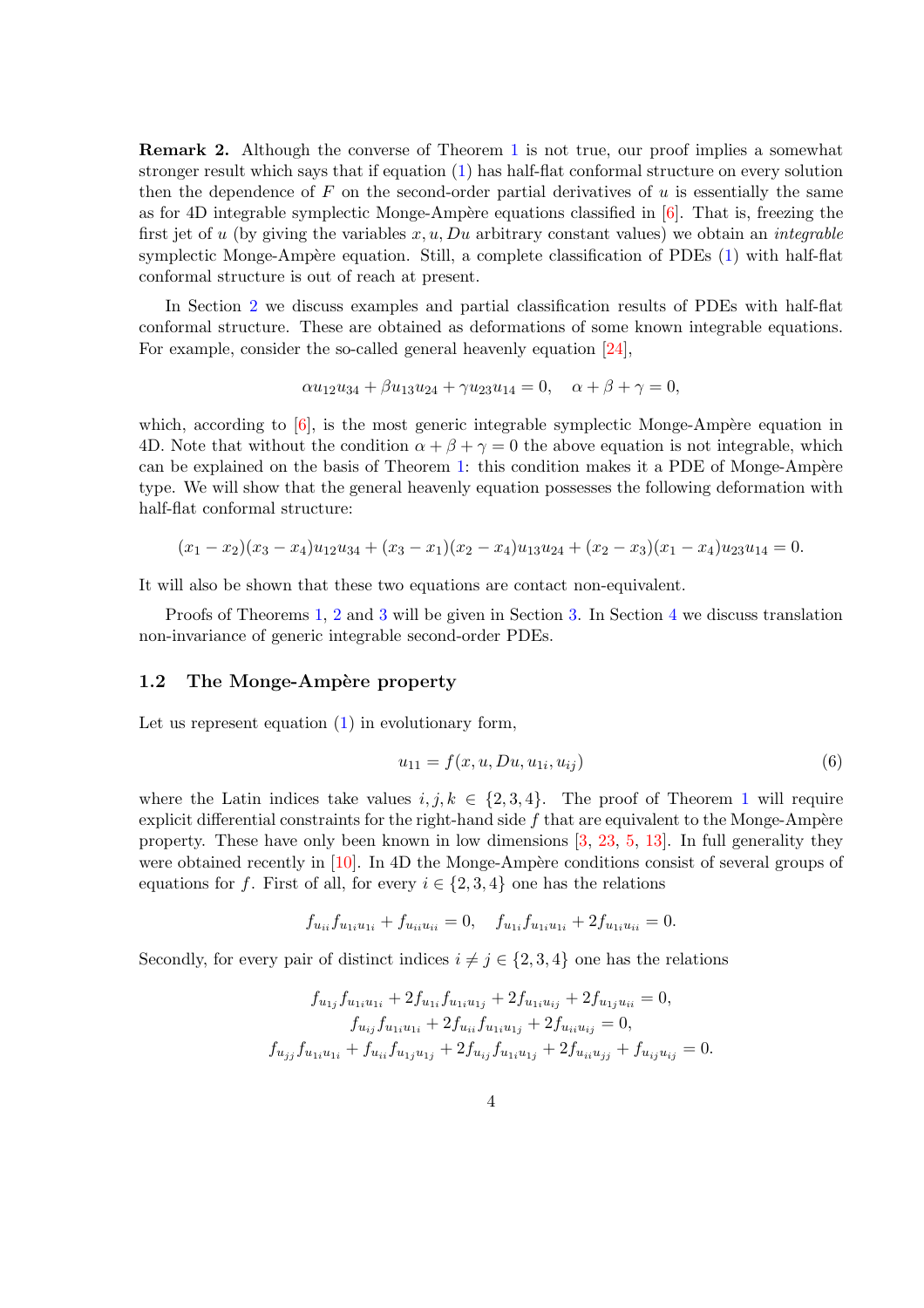Furthermore, for every triple of distinct indices  $i \neq j \neq k \in \{2, 3, 4\}$  one has the relations

$$
f_{u_{1k}}f_{u_{1i}u_{1j}} + f_{u_{1j}}f_{u_{1i}u_{1k}} + f_{u_{1i}}f_{u_{1j}u_{1k}} + f_{u_{1i}u_{jk}} + f_{u_{1j}u_{ik}} + f_{u_{1k}u_{ij}} = 0,
$$
  

$$
f_{u_{jk}}f_{u_{1i}u_{1i}} + 2f_{u_{ik}}f_{u_{1i}u_{1j}} + 2f_{u_{ij}}f_{u_{1i}u_{1k}} + 2f_{u_{ii}}f_{u_{1j}u_{1k}} + 2f_{u_{ii}u_{jk}} + 2f_{u_{ij}u_{ik}} = 0.
$$

Due to the contact invariance of the Monge-Ampère class, this system of 25 relations is invariant under arbitrary contact transformations.

### <span id="page-4-0"></span>1.3 Half-flatness and Lax pairs

In 4D, the key invariant of a conformal structure  $[g]$  is its Weyl tensor W. Let us introduce its self-dual and anti-self-dual parts,  $W_{\pm} = \frac{1}{2}$  $\frac{1}{2}(W \pm *W)$ , where  $*$  is the Hodge star operator defined as

$$
*W^i_{jkl} = \frac{1}{2} \sqrt{\det g} \ g^{ia} g^{bc} \epsilon_{ajbd} W^d_{ckl}.
$$

A conformal structure is said to be half-flat (self-dual or anti-self-dual) if  $W_-\,$  or  $W_+$  vanishes. Note that the conditions of self-duality and anti-self-duality are switched under the change of orientation. Integrability of the conditions of half-flatness by the twistor construction is due to Penrose  $[20]$  who observed that half-flatness of  $[g]$  is equivalent to the existence of a 3-parameter family of totally null surfaces, see also [\[7\]](#page-11-6) for a more direct treatment of half-flat structures in specially adapted coordinates. Thus, for the second heavenly equation [\(3\)](#page-1-2) we have

$$
g = dx_1 dx_3 + dx_2 dx_4 - u_{22} dx_3^2 + 2u_{12} dx_3 dx_4 - u_{11} dx_4^2,
$$

and direct calculation shows that the conformal structure  $[g]$  is half-flat on every solution of [\(3\)](#page-1-2).

Equations with half-flat conformal structure are known to possess dispersionless Lax pairs, that is, vector fields X, Y depending on  $j^2u$  and an auxiliary parameter  $\lambda$  such that the Frobenius integrability condition  $[X, Y] \in \text{span}(X, Y)$  holds identically modulo the equation (and its differential consequences). For the second heavenly equation we have

$$
X = \partial_4 + u_{22}\partial_2 - u_{12}\partial_1 + \lambda \partial_1, \quad Y = \partial_3 - u_{12}\partial_2 + u_{22}\partial_1 - \lambda \partial_2,
$$

here  $\partial_{\alpha} = \frac{\partial}{\partial x_{\alpha}}$ . Integral surfaces of the involutive distribution  $\langle X, Y \rangle$  give totally null surfaces of the corresponding conformal structure  $[q]$ , thus providing an alternative proof of its half-flatness. This is a particular case of the general result of [\[4\]](#page-11-1) relating half-flatness to the existence of a dispersionless Lax pair. The main technical observation of  $[4]$  is that any nontrivial Lax pair must be characteristic, i.e. null with respect to the conformal structure defined by the characteristic variety.

Lax pairs in vector fields play a key role in the twistor-theoretic technique [\[1,](#page-11-7) [20,](#page-12-7) [9,](#page-11-8) [8,](#page-11-9) [25\]](#page-12-8), dispersionless d-bar method [\[2\]](#page-11-10) and the novel inverse scattering approach [\[18,](#page-12-9) [19\]](#page-12-10) to PDEs with half-flat conformal structure.

### <span id="page-4-1"></span>2 Examples and classification results

In this section we provide examples and partial classification results of integrable second-order PDEs in 4D. Integrability is manifested via the half-flatness condition. All of them are obtained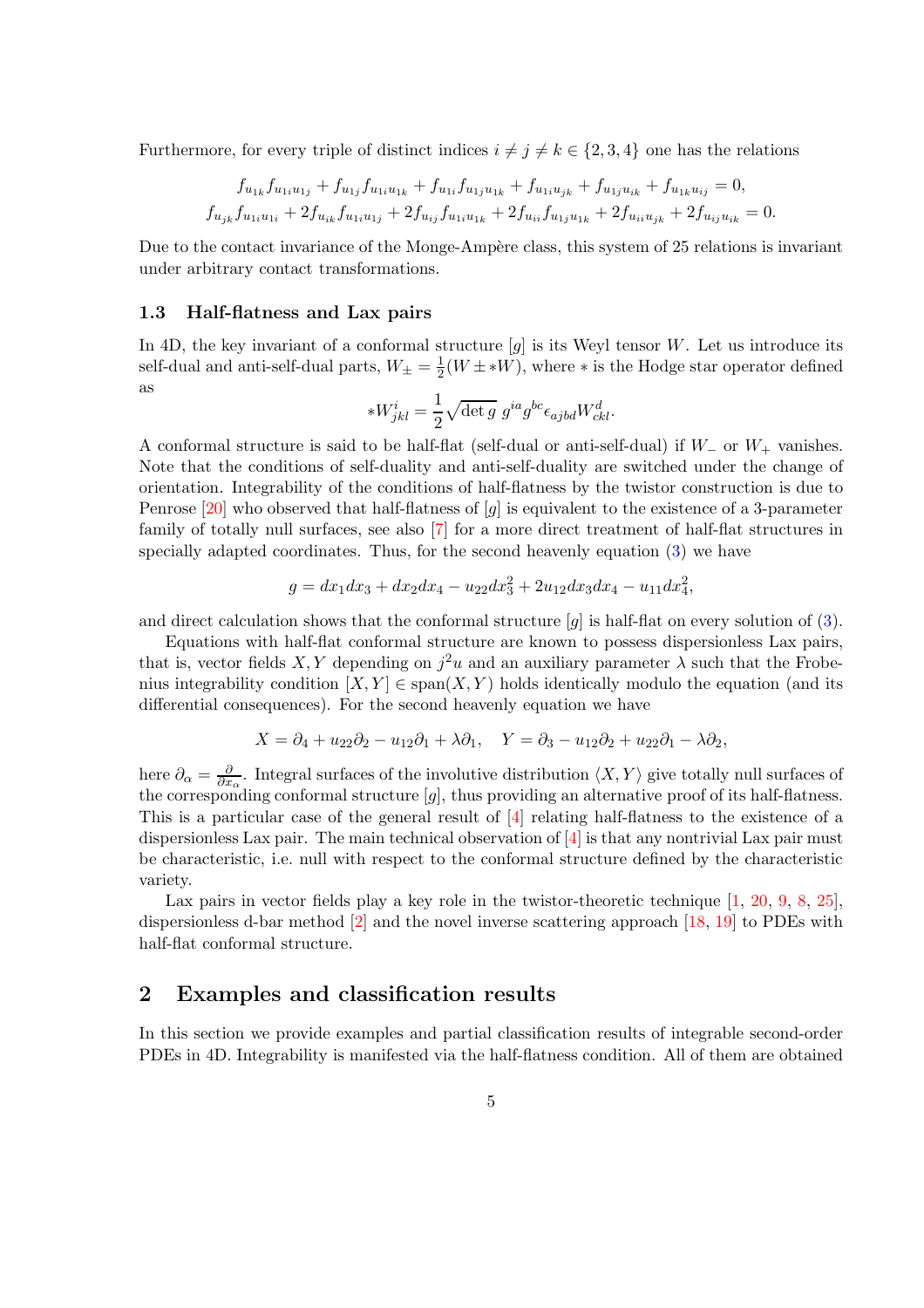as translationally non-invariant deformations of the following heavenly type Monge-Ampère equations appearing in self-dual Ricci-flat geometry:

- 1.  $u_{13} + u_{24} + u_{11}u_{22} u_{12}^2 = 0$  (second heavenly equation [\[21\]](#page-12-0));
- 2.  $u_{13}u_{24} u_{14}u_{23} = 1$  (first heavenly equation [\[21\]](#page-12-0));
- 3.  $\alpha u_{12}u_{34} + \beta u_{13}u_{24} + \gamma u_{14}u_{23} = 0$  (general heavenly equation [\[24\]](#page-12-4)),  $\alpha + \beta + \gamma = 0$ .

In all cases we present dispersionless Lax pairs in  $\lambda$ -dependent vector fields. We refer to [\[16\]](#page-12-11) for further examples of this kind.

### 2.1 Equations of the second heavenly type

Here we consider equations of the form

$$
u_{13} + u_{24} + f(x, u, Du)(u_{11}u_{22} - u_{12}^2) = 0
$$

where  $f$  is to be determined from the requirement of half-flatness. The corresponding conformal structure can be represented as

$$
g = dx_1 dx_3 + dx_2 dx_4 - fu_{22} dx_3^2 + 2fu_{12} dx_3 dx_4 - fu_{11} dx_4^2,
$$

note that det  $g = 1$ . With the choice  $\sqrt{\det g} = 1$  one can show that the requirement of vanishing of the anti-self-dual part W<sup>−</sup> leads to a system of differential constraints for the function f with the general solution

$$
f = c_0(x_1x_3 + x_2x_4) + c_1x_1 + c_2x_2 + c_3x_3 + c_4x_4 + c_5
$$

where the constants  $c_i$  satisfy a single quadratic constraint  $c_1c_3+c_2c_4-c_0c_5=0$  (on the contrary, the vanishing of the self-dual part  $W_+$  leads to the degenerate case  $f = 0$ .

Modulo linear transformations of the independent variables one can bring  $f$  to one of the four normal forms summarised in Table 1 below.

| Function $f$ | Lax pair $X, Y$                                                                                                                                             |
|--------------|-------------------------------------------------------------------------------------------------------------------------------------------------------------|
|              | $f = x_1x_3 + x_2x_4 \mid X = \partial_4 + (x_1x_3 + x_2x_4)(u_{11}\partial_2 - u_{12}\partial_1) + \frac{x_1 - \lambda x_2}{x_4 + \lambda x_3}\partial_1,$ |
|              | $Y = \partial_3 + (x_1x_3 + x_2x_4)(u_{22}\partial_1 - u_{12}\partial_2) - \frac{x_1 - \lambda x_2}{x_4 + \lambda x_2}\partial_2$                           |
| $f = x_1$    | $X = \partial_4 + x_1(u_{11}\partial_2 - u_{12}\partial_1) + \frac{x_1}{x_4 - \lambda}\partial_1,$                                                          |
|              | $Y = \partial_3 + x_1(u_{22}\partial_1 - u_{12}\partial_2) - \frac{x_1}{x_1 - \lambda}\partial_2$                                                           |
| $f = x_3$    | $X = \partial_4 + x_3(u_{11}\partial_2 - u_{12}\partial_1) + \frac{\lambda - x_2}{x_3}\partial_1,$                                                          |
|              | $Y = \partial_3 + x_3(u_{22}\partial_1 - u_{12}\partial_2) - \frac{\lambda - x_2}{x_2}\partial_2$                                                           |
| $f=1$        | $X = \partial_4 + u_{11}\partial_2 - u_{12}\partial_1 + \lambda \partial_1,$                                                                                |
|              | $Y = \partial_3 + u_{22}\partial_1 - u_{12}\partial_2 - \lambda \partial_2$                                                                                 |

Table 1: Equations of the second heavenly type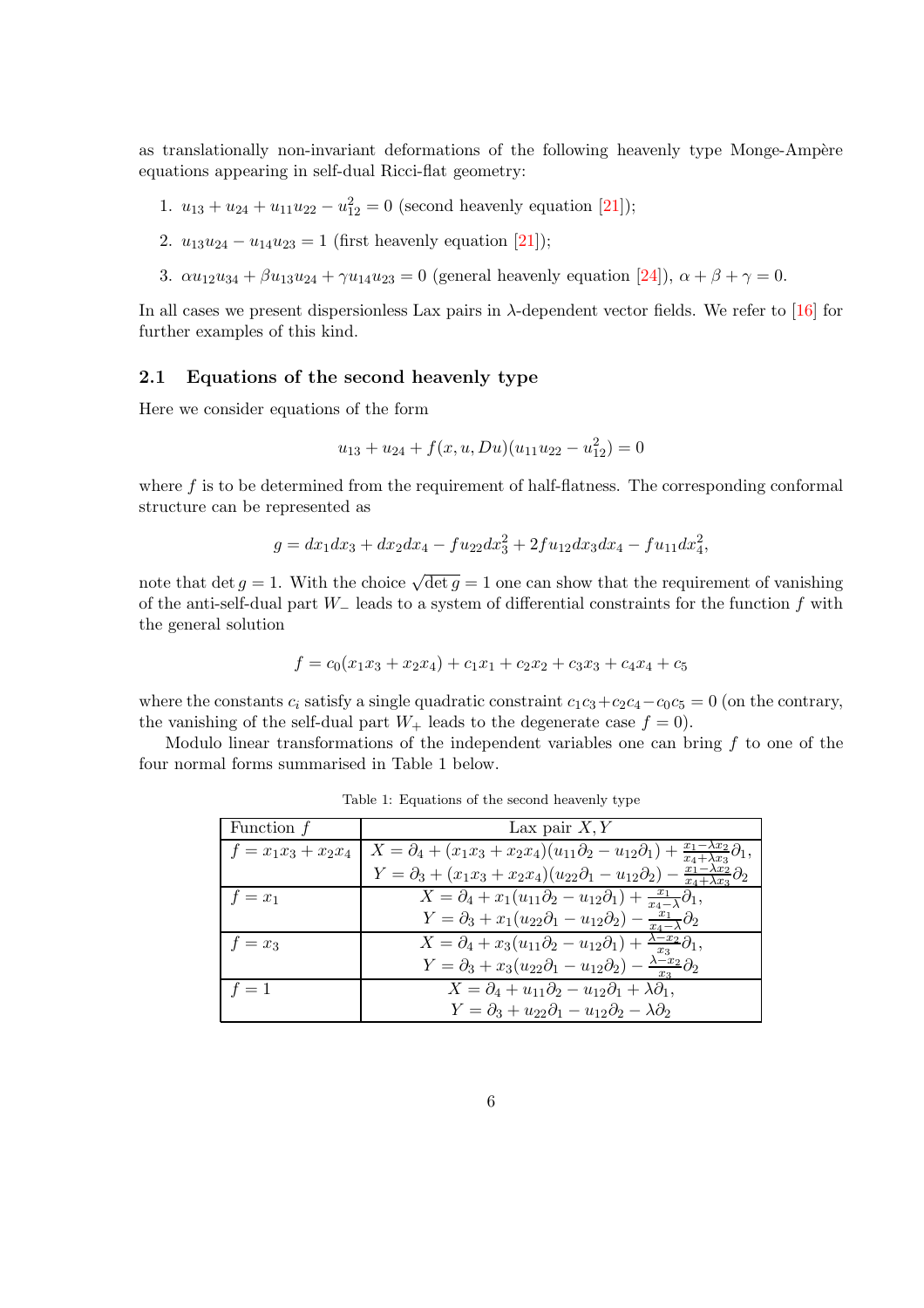It can be demonstrated that contact symmetry algebras of PDEs corresponding to cases 1 and 2 of Table 1 depend on three arbitrary functions of two variables. A more detailed analysis revealed that these cases are in fact point-equivalent. The explicit link is provided by the formulae

$$
X_1 = x_1 + \frac{x_2 x_4}{x_3}
$$
,  $X_2 = \frac{x_2}{x_3}$ ,  $X_3 = -\frac{1}{x_3}$ ,  $X_4 = \frac{x_4}{x_3}$ ,  $U = x_3 u$ ;

here  $u(x_i)$  and  $U(X_i)$  satisfy PDEs corresponding to cases 1 and 2, respectively. Similarly, contact symmetry algebras of PDEs correspoding to cases 3 and 4 depend on four arbitrary functions of two variables. These PDEs are related by the point transformation

$$
X_1 = x_1 x_3
$$
,  $X_2 = \frac{x_2}{x_3^2}$ ,  $X_3 = -\frac{1}{2x_3^2}$ ,  $X_4 = x_4$ ,  $U = x_3 u + \frac{x_1 x_2^2}{2x_3}$ ;

here  $u(x_i)$  and  $U(X_i)$  satisfy PDEs corresponding to cases 3 and 4, respectively. Thus, Table 1 contains only two contact non-equivalent cases.

### 2.2 Equations of the first heavenly type

Here we consider equations of the form

$$
u_{13}u_{24} - u_{14}u_{23} = f(x, u, Du).
$$

The corresponding conformal structure can be represented as

$$
g = u_{13}dx_1dx_3 + u_{14}dx_1dx_4 + u_{23}dx_2dx_3 + u_{24}dx_2dx_4.
$$

Note that by virtue of the equation we have det  $g = \frac{1}{16}f^2$  so that  $\sqrt{\det g} = \frac{1}{4}$  $\frac{1}{4}f$ . With this choice of the square root the requirement of vanishing of the anti-self-dual part W<sup>−</sup> leads to a system of differential constraints for  $f$  which we do not present here explicitly due to its complexity (on the contrary, the vanishing of the self-dual part  $W_+$  leads to the degenerate case  $f = 0$ ). The classification of functions f satisfying the condition  $W_ - = 0$  is performed modulo the following point transformations which leave the class under study form-invariant (this considerably reduces the number of cases):

- (a) changes of variables  $x_1 \to a(x_1, x_2), x_2 \to b(x_1, x_2), x_3 \to p(x_3, x_4), x_4 \to q(x_3, x_4);$
- (b) simultaneous permutations  $\{x_1 \leftrightarrow x_3\}$ ,  $\{x_2 \leftrightarrow x_4\}$ ;
- (c) translations  $u \rightarrow u + f(x_1, x_2) + g(x_3, x_4);$
- (d) rescalings  $u \to cu$ .

The classification results are summarised in Table 2 below:

| Function $f$                        | Lax pair $X, Y$                                                                                              |
|-------------------------------------|--------------------------------------------------------------------------------------------------------------|
| $f = \frac{u_1 u_3}{(x_2 - x_4)^2}$ | $X = u_{13}\partial_4 - u_{14}\partial_3 + \frac{u_3(\lambda - x_2)}{(\lambda - x_4)(x_2 - x_4)}\partial_1,$ |
|                                     | $Y = u_{23}\partial_4 - u_{24}\partial_3 + \frac{u_3(\lambda - x_2)}{(\lambda - x_4)(x_2 - x_4)}\partial_2$  |
| $f=u_1$                             | $X = u_{13}\partial_4 - u_{14}\partial_3 + (\lambda - x_2)\partial_1,$                                       |
|                                     | $Y = u_{23}\partial_4 - u_{24}\partial_3 + (\lambda - x_2)\partial_2$                                        |
| $f=1$                               | $X = u_{13}\partial_4 - u_{14}\partial_3 + \lambda \partial_1,$                                              |
|                                     | $Y = u_{23}\partial_4 - u_{24}\partial_3 + \lambda \partial_2$                                               |

Table 2: Equations of the first heavenly type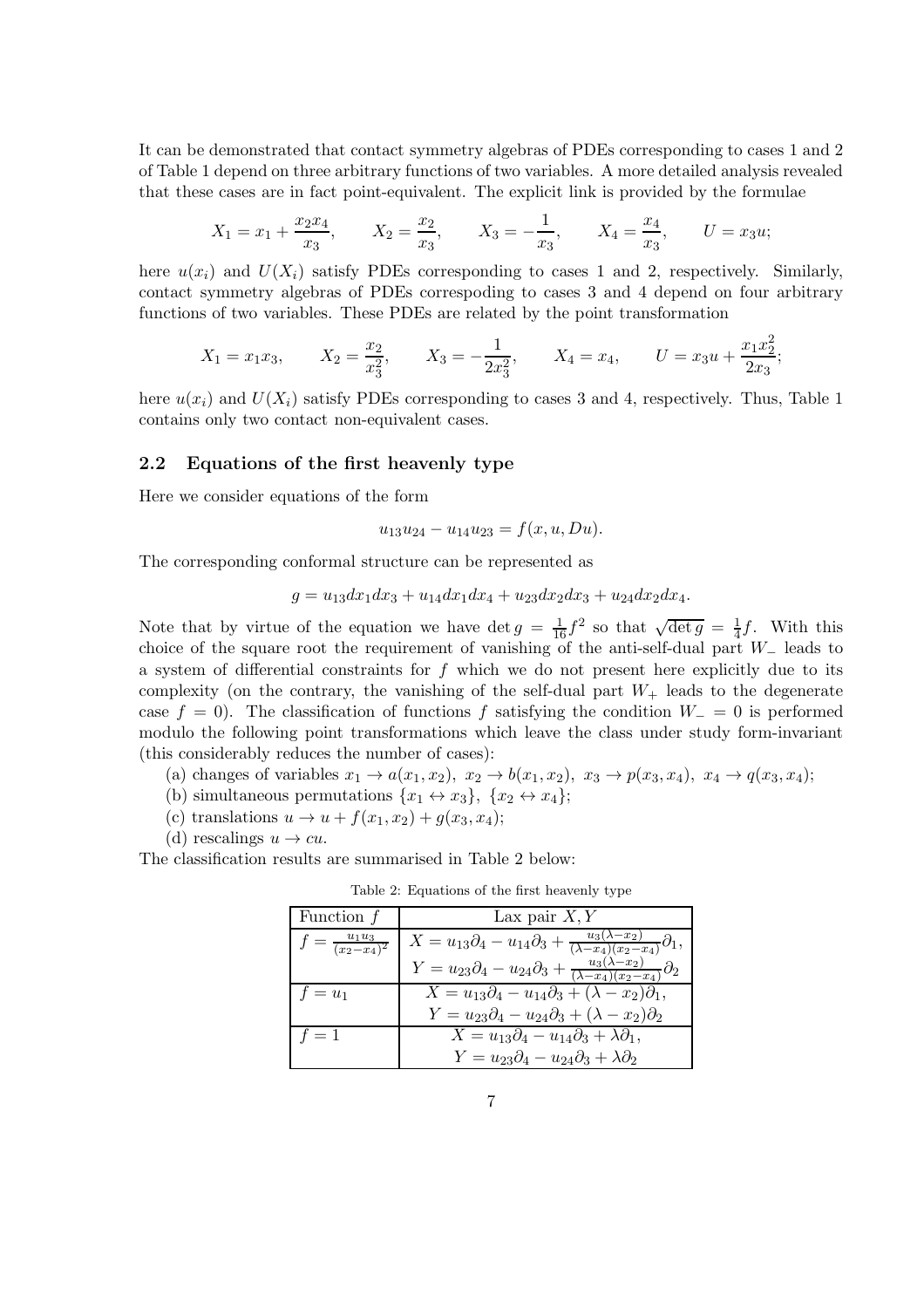Contact non-equivalence of the corresponding PDEs can be seen from the structure of their symmetries: one can show that contact symmetry algebras of PDEs corresponding to cases 1-3 of Table 2 depend on two, three and four arbitrary functions of two variables, respectively.

### 2.3 Equations of the general heavenly type

Here we classify equations of the form

$$
u_{13}u_{24} - u_{14}u_{23} = f(x, u, Du)(u_{13}u_{24} - u_{12}u_{34}).
$$

In this case the explicit form of  $[g]$ , as well as the system of differential constraints for f coming from the requirement of half-flatness are rather lengthy so we skip the details. One can show that the generic such  $f$  is given by the formula

$$
f = \frac{(\phi_1 - \phi_2)(\phi_3 - \phi_4)}{(\phi_1 - \phi_4)(\phi_3 - \phi_2)}
$$

where  $\phi_i = \phi_i(x_i, u_i)$  are arbitrary functions of the indicated variables. If  $\phi_i \neq const$  one can set  $\phi_i = x_i$  via a suitable contact transformation, thus, normal forms depend on how many functions among  $\phi_i$  are non-constant (five different forms altogether).

PDEs corresponding to such normal forms are contact non-equivalent. Indeed, when s functions among  $\phi_i$  are constant, the contact symmetry algebra depends on s arbitrary functions of two variables,  $0 \leq s \leq 4$ . The two limiting cases are summarised in Table 3 below.

| Function $f$                                    | Lax pair $X, Y$                                                                                                                             |
|-------------------------------------------------|---------------------------------------------------------------------------------------------------------------------------------------------|
| $\frac{(x_1-x_2)(x_3-x_4)}{(x_1-x_4)(x_3-x_2)}$ | $X = (x_4 - x_3)(x_1 + \lambda)u_{34}\partial_1 + (x_3 - x_1)(x_4 + \lambda)u_{13}\partial_4 + (x_1 - x_4)(x_3 + \lambda)u_{14}\partial_3,$ |
|                                                 | $Y = (x_4 - x_3)(x_2 + \lambda)u_{34}\partial_2 + (x_3 - x_2)(x_4 + \lambda)u_{23}\partial_4 + (x_2 - x_4)(x_3 + \lambda)u_{24}\partial_3$  |
| $=c, c\neq 0, 1$                                | $X = u_{34}\partial_1 - u_{13}\partial_4 + \lambda(u_{14}\partial_3 - u_{34}\partial_1),$                                                   |
|                                                 | $Y = u_{23}\partial_4 - u_{34}\partial_2 + (1-c)\lambda(u_{34}\partial_2 - u_{24}\partial_3)$                                               |

Table 3: Equations of the general heavenly type

In the last case (which is equivalent to the general heavenly equation) the contact symmetry algebra depends on four arbitrary functions of two variables, while in the first case the contact symmetry algebra involves a certain number of functions of one variable only. This confirms contact non-equivalence of the corresponding equations.

# <span id="page-7-0"></span>3 Proofs of the main results

Proof of Theorem [1](#page-1-4) is based on direct computation of the Weyl tensor of the conformal structure  $[g]$ ,

$$
W_{ijkl} = R_{ijkl} - w_{ik}g_{jl} - w_{jl}g_{ik} + w_{jk}g_{il} + w_{il}g_{jk} = 0,
$$
\n(7)

where  $R_{ijkl} = g_{is} R_{jkl}^s$  is the Riemann curvature tensor,  $w_{ij} = \frac{1}{2} R_{ij} - \frac{R}{12} g_{ij}$  is the 4-dimensional Schouten tensor,  $\hat{R}_{ij}$  is the Ricci tensor and R is the scalar curvature. The key calculation (performed in Mathematica) can be split into several steps: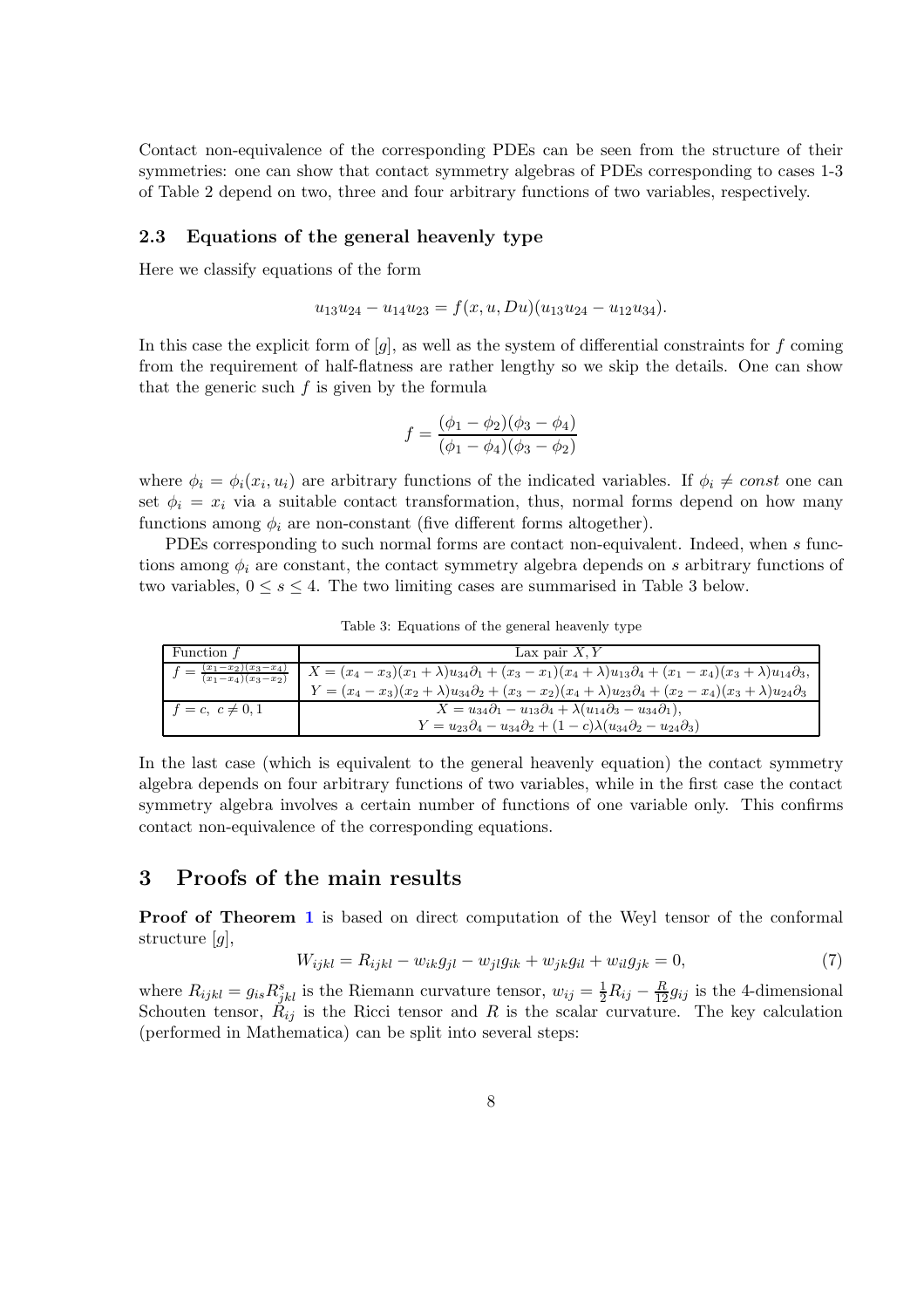- Calculate the Weyl tensor W of the conformal structure  $[q]$  defined by the characteristic variety of equation  $(6)$ . Note that since  $[g]$  depends on no more than second-order partial derivatives of  $u$ , components of  $W$  will depend on partial derivatives of  $u$  up to the order at most 4. Furthermore, fourth-order partial derivatives of u will enter linearly.
- Restrict W to a solution of  $(6)$ , that is, use  $(6)$  and its differential consequences to eliminate from W all partial derivatives of u of the form  $u_{11}$ ,  $Du_{11}$ ,  $D^2u_{11}$ .
- Calculate the anti-self-duality condition  $W_-=0$  (the self-duality case  $W_+=0$  will be essentially the same).
- Take coefficients of  $W_-\$  at the remaining fourth-order partial derivatives of u, that is, at  $u_{ijkl}$ , and equate them to zero. This will result in a system of second-order relations for the right-hand side  $f$  of equation  $(6)$ , 30 linearly independent equations altogether. These relations will involve partial derivatives of f with respect to the variables  $u_{ij}$  only.
- Show that 30 second-order relations for f obtained at the previous step contain all of the 25 relations from Section [1.2](#page-3-1) that characterise Monge-Ampère equations in 4D. The remaining 5 relations are the additional necessary conditions for integrability, they are equivalent to the requirement that the equation obtained from [\(6\)](#page-3-0) by freezing the first jet of u (by giving the variables  $x, u, Du$  arbitrary constant values) results in an integrable Hirota type equation (we will not use these extra relations in what follows).
- To simplify the calculations we utilise the fact that the induced action of the contact group on the space of 1-jets of  $f$  has a unique open orbit (its complement consists of 1-jets of degenerate systems). This property plays a key role in the proof by allowing one to assume that all sporadic factors depending on first-order derivatives of  $f$  that arise in the process of Gaussian elimination at the previous step, are nonzero. This considerably simplifies the arguments by eliminating non-essential branching.

More precisely, calculations are simplified considerably if, after having computed the Weyl tensor W (so that all remaining calculations are entirely algebraic), we use the 1-jet of  $f$ defined as  $f_{u_{14}} = f_{u_{23}} = 1$ , while all other first-order partial derivatives of f are zero (the same 1-jet of  $f$  should be substituted into all of the 25 Monge-Ampère relations).

This finishes the proof.  $\Box$ 

Before passing to the next proof recall that non-triviality of dispersionless Lax pairs in 4D was discussed in details in [\[4\]](#page-11-1) (in 3D the non-triviality condition of [\[4\]](#page-11-1) is somewhat more involved). In higher dimensions  $d > 4$  we say that a disperionless Lax pair is non-trivial if the commutativity of the generators of any modification of the Lax pair which is identical on the equation, holds essentially modulo the equation.

Proof of Theorems [2,](#page-1-3) [3.](#page-2-2) As mentioned in the Introduction, Theorem [2](#page-1-3) follows from the general result of [\[4\]](#page-11-1). As for Theorem [3,](#page-2-2) note that a generic 4D traveling wave reduction of a multi-dimensional integrable PDE of rank 4 will automatically be non-degenerate and integrable, because a generic travelling wave reduction of a non-trivial disperionless Lax pair is itself non-trivial. Hence the reduced PDE must be of Monge-Ampère type by Theorem [1](#page-1-4) demonstrated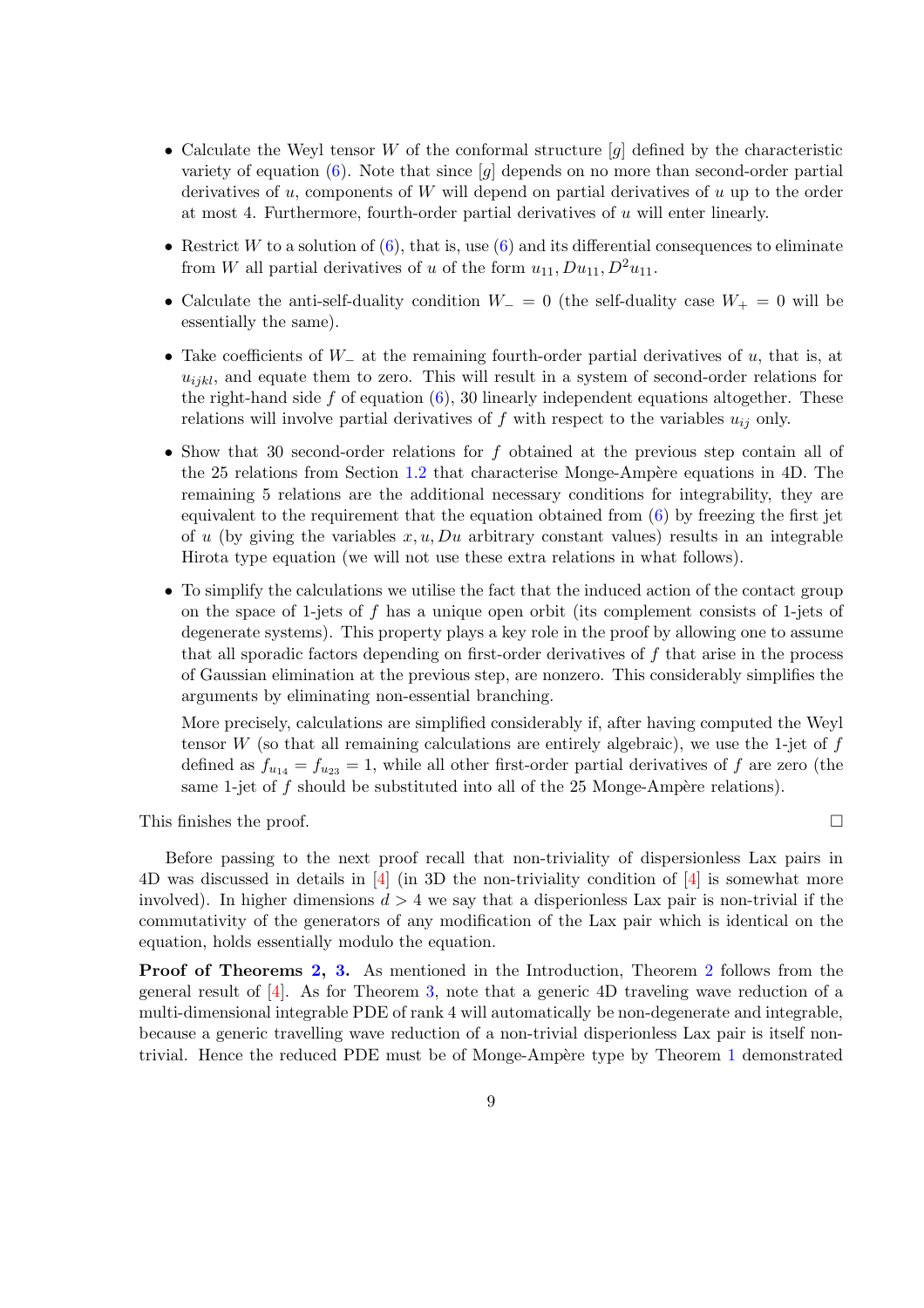above. Indeed, by [\[4\]](#page-11-1) the existence of a non-trivial Lax pair in 4D yields half-flatness of the conformal structure on any solution, so Theorem [1](#page-1-4) applies. Henceforth, since all traveling wave reductions of a multi-dimensional PDE are of Monge-Ampére type, by the argument similar to that in  $[10]$  we conclude that the initial equation in d dimensions should be of the Monge-Ampère type as well.  $\square$ 

# <span id="page-9-0"></span>4 Translational invariance for integrable equations

Although some PDEs obtained in Section [2](#page-4-1) contain explicit dependence on the independent variables  $x = (x_1, \ldots, x_d)$ , each of them can be put into translationally invariant form by a suitable contact transformation. Indeed, the necessary and sufficient condition for this, in general dimension d, is the existence of a d-dimensional commutative subalgebra in the algebra of contact symmetries of the equation, which acts simply transitively in  $J<sup>1</sup>M$ . This subalgebra is responsible for translations of the independent variables and can be contactly mapped to  $\langle \partial_{x_1}, \ldots, \partial_{x_d} \rangle$ .

<span id="page-9-2"></span>Proposition 4 There exist nondegenerate integrable PDEs in 3D and 4D that are not contact equivalent to any translationally invariant equation.

In other words, there exist examples of integrable PDEs with essential dependence on the independent variables. Note that PDEs containing explicit dependence on the independent variables appeared previously, see e.g.  $[12, 7, 16, 17]$  $[12, 7, 16, 17]$  $[12, 7, 16, 17]$  $[12, 7, 16, 17]$  $[12, 7, 16, 17]$  $[12, 7, 16, 17]$ . However, to our knowledge, the observation that this dependence can be essential is apparently new.

**Proof.** We use the above observation on the existence of d-dimensional Abelian subalgebra of contact symmetries as a necessary condition. We consider the cases  $d = 3, 4$  in turn.

**Case d = 3.** The following 3D equation was obtained in [\[17\]](#page-12-12) as an integrable deformation of the Veronese web equation:

<span id="page-9-1"></span>
$$
(x_1 - x_2)u_3u_{12} + (x_2 - x_3)u_1u_{23} + (x_3 - x_1)u_2u_{13} = 0.
$$
 (8)

It has a Lax pair  $[X, Y] = 0$  where

$$
X = \partial_1 - \frac{x_3 - \lambda u_1}{x_1 - \lambda u_3} \partial_3, \qquad Y = \partial_2 - \frac{x_3 - \lambda u_2}{x_2 - \lambda u_3} \partial_3.
$$

The contact symmetry algebra of equation [\(8\)](#page-9-1) is generated by vector fields

$$
X_f = f(u)\partial_u, \qquad Y_0 = \partial_{x_1} + \partial_{x_2} + \partial_{x_3}, \qquad Y_1 = x_1\partial_{x_1} + x_2\partial_{x_2} + x_3\partial_{x_3}.
$$

One can easily see that this algebra does not contain any three-dimensional commutative subalgebra. Indeed,  $Y_0$  and  $Y_1$  do not commute, though both commute with  $X_f$ , and in the algebra  $\langle X_f \rangle$  of vector fields on the line the maximal Abelian subalgebra has dimension 1. Thus, PDE [\(8\)](#page-9-1) is not contact-equivalent to any translationally invariant equation.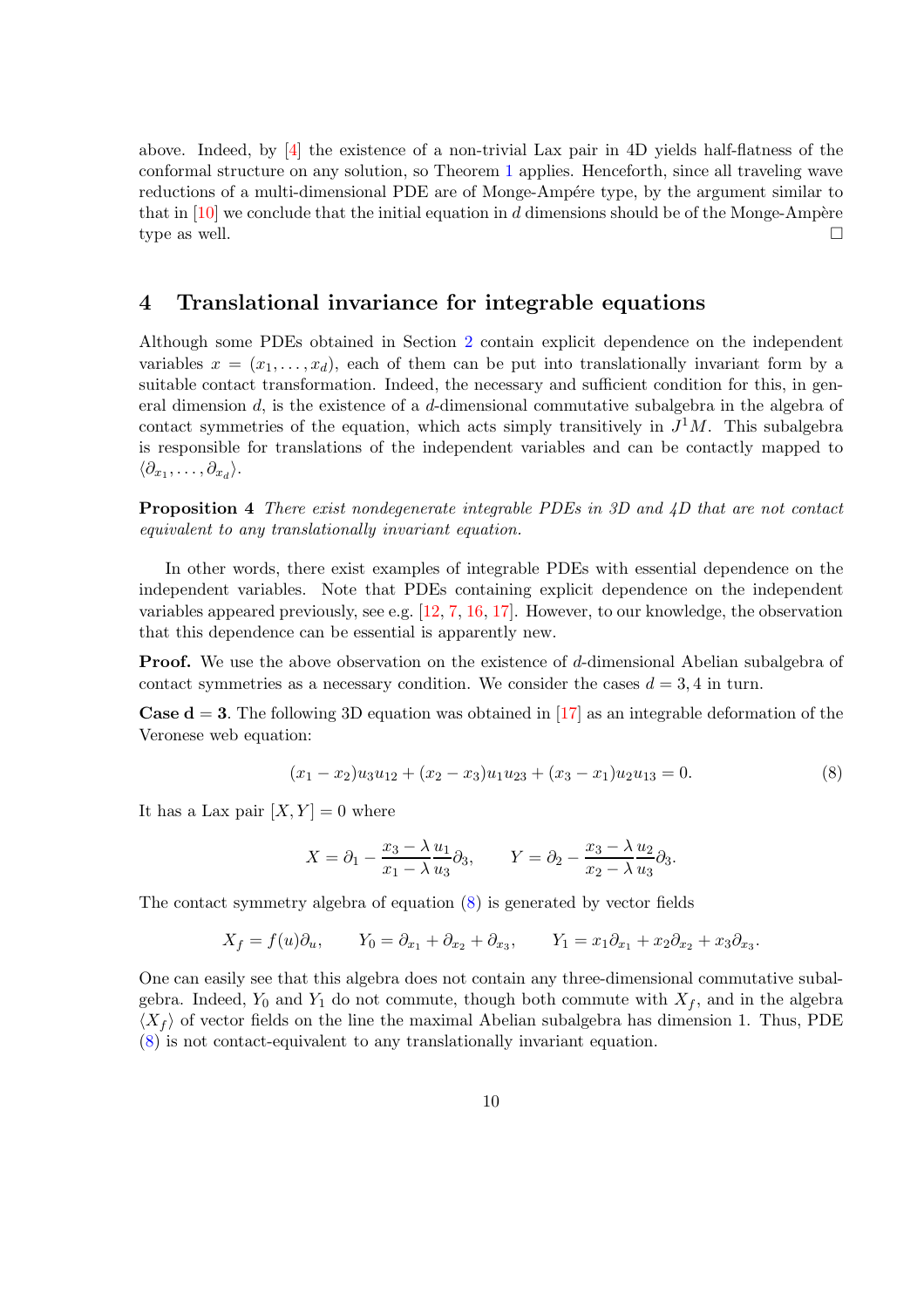**Case d = 4.** Analogously, in 4D, consider a linear combination of four copies of equation  $(8)$ :

<span id="page-10-0"></span>
$$
a_4[(x_1 - x_2)u_3u_{12} + (x_2 - x_3)u_1u_{23} + (x_3 - x_1)u_2u_{13}]
$$
  
+
$$
a_3[(x_4 - x_2)u_1u_{24} + (x_2 - x_1)u_4u_{12} + (x_1 - x_4)u_2u_{14}]
$$
  
+
$$
a_2[(x_3 - x_4)u_1u_{34} + (x_1 - x_3)u_4u_{13} + (x_4 - x_1)u_3u_{14}]
$$
  
+
$$
a_1[(x_3 - x_2)u_4u_{23} + (x_2 - x_4)u_3u_{24} + (x_4 - x_3)u_2u_{34}] = 0,
$$
  
(9)

where  $a_1, \ldots, a_4$  are arbitrary constants (each of them can be normalised to 0 or 1 independently). We emphasize that a linear combination of 3D commuting flows is by no means a 4D integrable PDE in general. However, this is the case for *linearly degenerate* commuting flows of the Veronese web hierarchy. Indeed, equation [\(9\)](#page-10-0) has a Lax pair  $[X, Y] = 0$  with  $X = X_1 - b_1X_3$ ,  $Y =$  $X_2 - b_2X_3$ , where

$$
X_1 = \partial_1 - \frac{x_4 - \lambda}{x_1 - \lambda} \frac{u_1}{u_4} \partial_4, \qquad X_2 = \partial_2 - \frac{x_4 - \lambda}{x_2 - \lambda} \frac{u_2}{u_4} \partial_4, \qquad X_3 = \partial_3 - \frac{x_4 - \lambda}{x_3 - \lambda} \frac{u_3}{u_4} \partial_4,
$$

$$
b_1 = \frac{x_3 - \lambda}{x_1 - \lambda} \frac{a_1 u_4 - a_4 u_1}{a_3 u_4 - a_4 u_3}, \qquad b_2 = \frac{x_3 - \lambda}{x_2 - \lambda} \frac{a_2 u_4 - a_4 u_2}{a_3 u_4 - a_4 u_3}.
$$

The contact symmetry algebra of equation [\(9\)](#page-10-0), when all  $a_i \neq 0$ , is generated by the vector fields

$$
X_f = f(a_1x_1 + a_2x_2 + a_3x_3 + a_4x_4, u)\partial_u,
$$
  $Y_0 = \sum_{i=1}^4 \partial_{x_i},$   $Y_1 = \sum_{i=1}^4 x_i \partial_{x_i}.$ 

Again,  $Y_0$  and  $Y_1$  do not commute, and both commute with  $X_f$  iff  $f = f(u)$ . Then, similar to the  $3D$  case, the maximal Abelian subalgebra has dimension 2. If  $f$  contains essential dependence on the first argument  $\sum_{i=1}^{4} a_i x_i$ , then  $X_f$  does not commute with either of  $Y_0, Y_1$ . Thus if such f is admissible, the maximal Abelian subalgebra is a part of  $\langle X_f \rangle$ . This latter Lie algebra contains an infinite-dimensional commutative subalgebra corresponding to all f depending only on the first argument  $\sum_{i=1}^{4} a_i x_i$ . However, the prolongation of vector fields  $X_f$  to  $J^1M$  with all admissible f has an orbit  $\langle \partial_u, \sum_{i=1}^4 a_i \partial_{u_i}, \sum_{i=1}^4 u_i \partial_{u_i} \rangle$  of dimension 3 only. Thus, PDE [\(9\)](#page-10-0) is not contact-equivalent to any translationally invariant equation.  $\Box$ 

Let us finally remark that a trick used in the second half of the proof of Proposition [4](#page-9-2) does not work in dimensions  $d > 4$ . For instance, in 5D one can form the following linear combination of equations from the Veronese web hierarchy,

$$
\sum_{(ijklm)=(12345)} \pi_{ijklm} a_{ij} [(x_k - x_l)u_m u_{kl} + (x_l - x_m)u_k u_{lm} + (x_m - x_k)u_l u_{mk}] = 0,
$$

where  $\pi_{\sigma}$  is the signature of the permutation  $\sigma$ . For generic values of  $a_{ij}$  this is a non-degenerate determined PDE, however it is not integrable: a non-trivial dispersionless Lax pair does not exist. The last claim can be verified directly, but it also follows from the general result of [\[4,](#page-11-1) Theorem 1]: a dispersionless Lax pair of a determined second-order PDE is necessarily characteristic, which in our context means that its congruence of 2-planes  $\langle X, Y \rangle$  is co-isotropic with respect to the canonical conformal structure, and such 2-planes cannot exist in dimensions  $d > 4$ .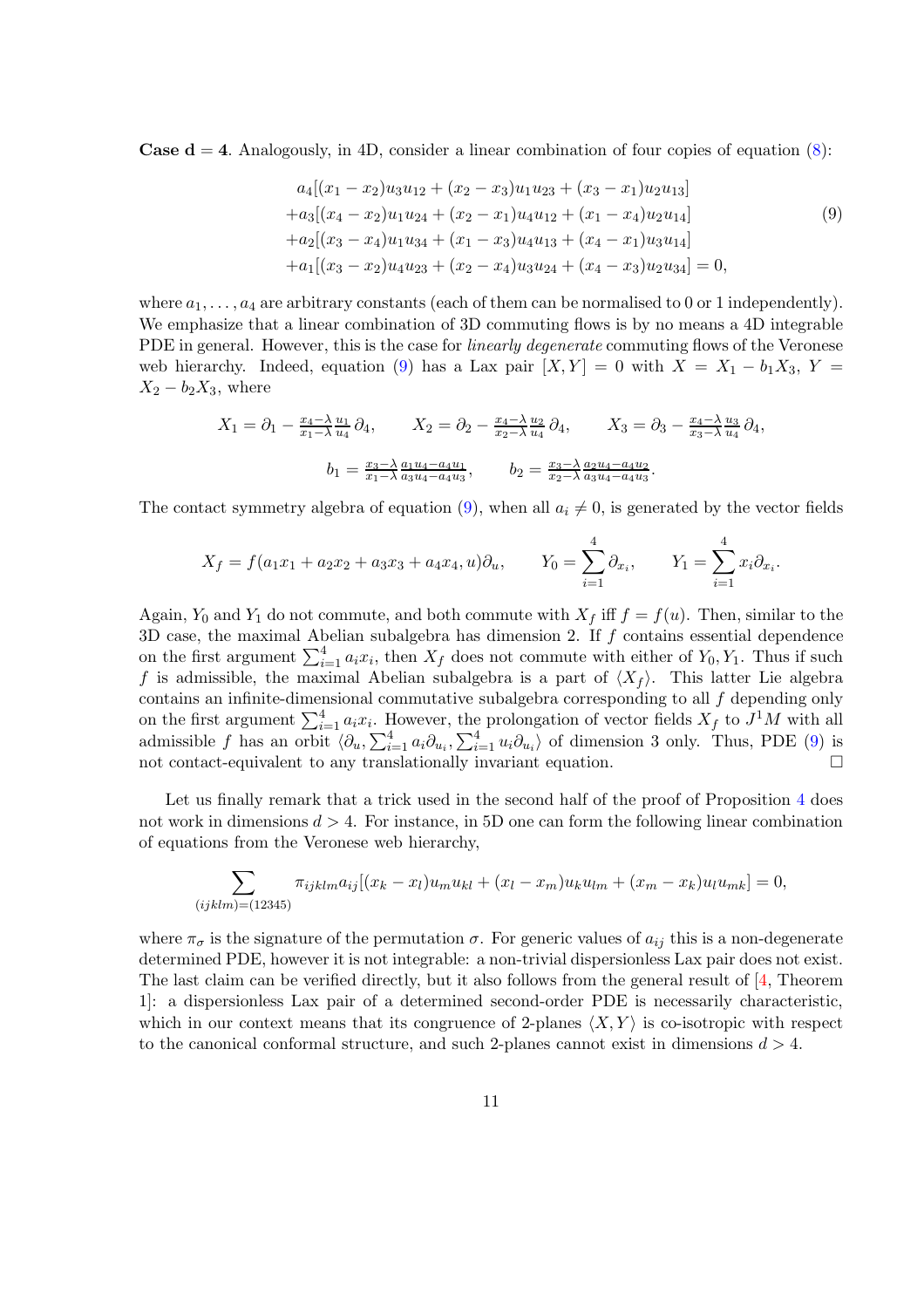# Acknowledgements

We thank B. Doubrov and M. Pavlov for useful discussions. This research was supported by the EPSRC grant EP/N031369/1, and also by the project Pure Mathematics in Norway, funded by the Trond Mohn Foundation and the Tromsø Research Foundation.

# <span id="page-11-7"></span>References

- [1] M.F. Atiyah, N.J. Hitchin, I.M. Singer, Self-duality in four-dimensional Riemannian geometry, Proc. Roy. Soc. London Ser. A 362, no. 1711 (1978) 425-461.
- <span id="page-11-10"></span><span id="page-11-4"></span>[2] L.V. Bogdanov, B.G. Konopelchenko, On the  $\overline{\partial}$ -dressing method applicable to heavenly equation, Phys. Lett. A 345, no. 1-3 (2005) 137-143.
- <span id="page-11-1"></span>[3] G. Boillat, Sur l'équation générale de Monge-Ampère à plusieurs variables, C. R. Acad. Sci. Paris Sér. I Math. 313, no.11 (1991) 805-808.
- [4] D.M.J. Calderbank, B. Kruglikov, Integrability via geometry: dispersionless differential equations in three and four dimensions, to appear in Proc. Roy. Soc. London Ser. A; arXiv:1612.02753.
- <span id="page-11-5"></span>[5] A. Donato, U. Ramgulam, C. Rogers, The  $(3 + 1)$ -dimensional Monge-Ampère equation in discontinuity wave theory: application of a reciprocal transformation, Meccanica 27 (1992) 257-262.
- <span id="page-11-6"></span><span id="page-11-3"></span>[6] B. Doubrov, E.V. Ferapontov, On the integrability of symplectic Monge-Ampère equations, Journal of Geometry and Physics 60 (2010) 1604-1616.
- [7] M. Dunajski, E.V. Ferapontov, B. Kruglikov, On the Einstein-Weyl and conformal selfduality equations, J. Math. Phys. **56**, 083501 (2015); doi: 10.1063/1.4927251.
- <span id="page-11-9"></span>[8] M. Dunajski, L.J. Mason, Hyper-Kahler hierarchies and their twistor theory, Comm. Math. Phys. 213, no. 3 (2000) 641-672.
- <span id="page-11-8"></span>[9] M. Dunajski, L.J. Mason, Twistor theory of hyper-Kahler metrics with hidden symmetries. Integrability, topological solitons and beyond, J. Math. Phys. 44, no. 8 (2003) 3430-3454.
- <span id="page-11-2"></span><span id="page-11-0"></span>[10] E.V. Ferapontov, B. Kruglikov, V.S. Novikov, Integrability of dispersionless Hirota type equations in 4D and the symplectic Monge-Ampere property, arXiv:1707.08070.
- [11] E.V. Ferapontov, L. Hadjikos, K.R. Khusnutdinova, Integrable equations of the dispersionless Hirota type and hypersurfaces in the Lagrangian Grassmannian, Internat. Math. Res. Notices (2010), no.3, 496-535.
- <span id="page-11-11"></span>[12] E.V. Ferapontov, B.S. Kruglikov, Dispersionless integrable systems in 3D and Einstein-Weyl geometry, J. Diff. Geom. 97 (2014) 215-254.